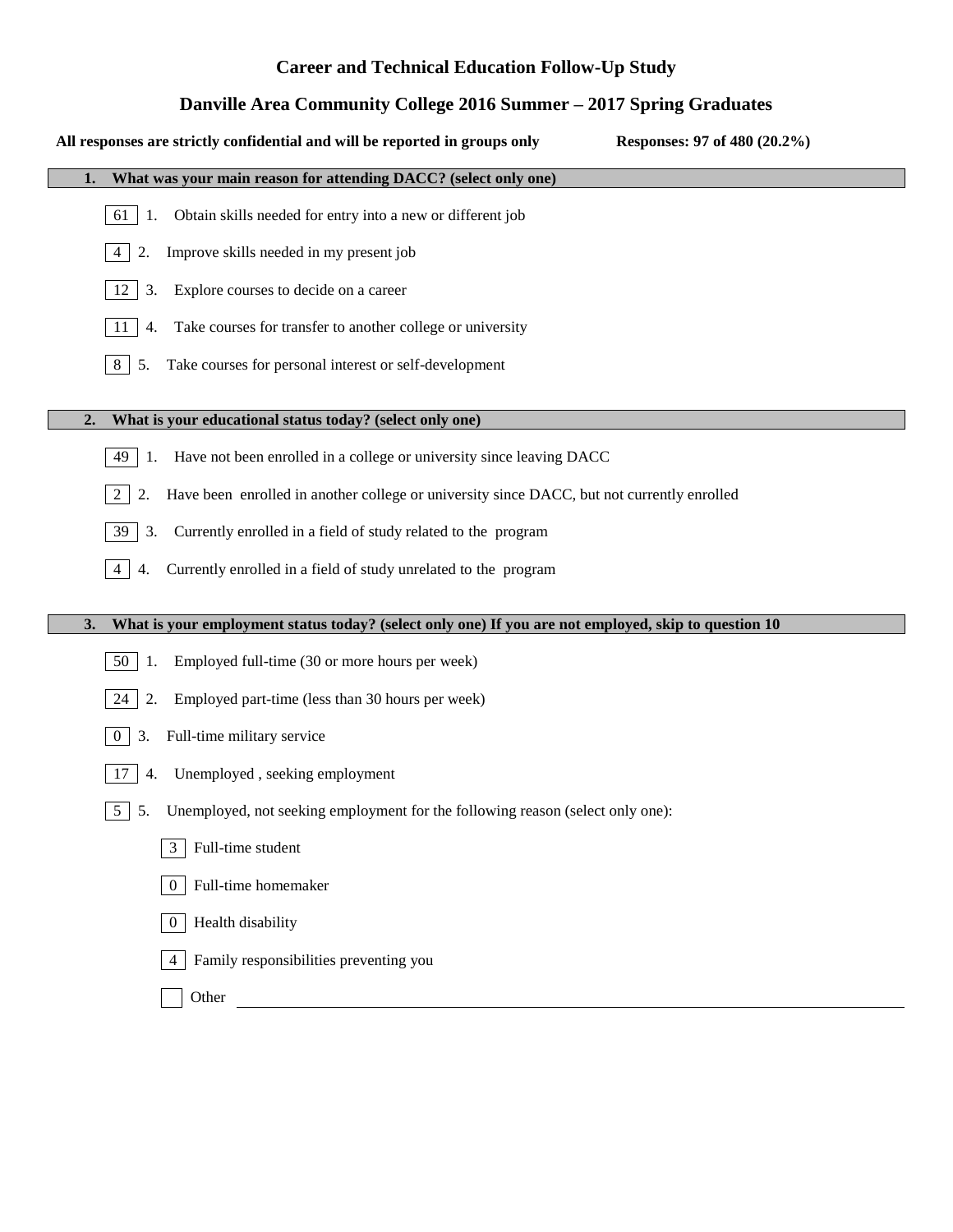| How closely is your job related to your program of study? (select only one)<br>4.                  |  |  |  |  |  |  |  |
|----------------------------------------------------------------------------------------------------|--|--|--|--|--|--|--|
| 54<br>Related<br>1.                                                                                |  |  |  |  |  |  |  |
| 24<br>Unrelated, because of (select only one):<br>2.                                               |  |  |  |  |  |  |  |
| Preferred to work in another field<br>$\overline{2}$                                               |  |  |  |  |  |  |  |
| Found a better paying job in another field<br>$\mathfrak{Z}$                                       |  |  |  |  |  |  |  |
| $\mathfrak{Z}$<br>Could not find a job in this field                                               |  |  |  |  |  |  |  |
| Worked previously in this field, but changed<br>-1                                                 |  |  |  |  |  |  |  |
| Preferred not to move to a new location<br>$\boldsymbol{0}$                                        |  |  |  |  |  |  |  |
| Temporary job while in transition (in college, between jobs, or summer employment)<br>9            |  |  |  |  |  |  |  |
| Took job in order to get preferred working hours<br>1                                              |  |  |  |  |  |  |  |
| Did not complete the program, or pass licensing test<br>1                                          |  |  |  |  |  |  |  |
| Health problems prevented me from working in this field<br>$\overline{0}$                          |  |  |  |  |  |  |  |
| $\mathbf{0}$<br>Other<br><u> 1989 - Johann Stein, Amerikaansk kanton (</u>                         |  |  |  |  |  |  |  |
| Working hours per week? (do not include over-time)<br>5.                                           |  |  |  |  |  |  |  |
| Average number of working hours per week?                                                          |  |  |  |  |  |  |  |
|                                                                                                    |  |  |  |  |  |  |  |
|                                                                                                    |  |  |  |  |  |  |  |
| What is your present hourly salary before deductions? (include commissions, but not over-time pay) |  |  |  |  |  |  |  |
| Per hour<br>\$                                                                                     |  |  |  |  |  |  |  |
| In general, how satisfied are you with your present job? (select only one)<br>7.                   |  |  |  |  |  |  |  |
| 39 1. Very satisfied                                                                               |  |  |  |  |  |  |  |
| Somewhat satisfied<br>29<br>2.                                                                     |  |  |  |  |  |  |  |
| Somewhat dissatisfied<br>3.<br>4                                                                   |  |  |  |  |  |  |  |
| Very dissatisfied<br>$\overline{4}$<br>4.                                                          |  |  |  |  |  |  |  |
| When did you begin working in your present job? (select only one)<br>8.                            |  |  |  |  |  |  |  |
| Before entering the program<br>16<br>1.                                                            |  |  |  |  |  |  |  |
| 28<br>While enrolled in the program<br>2.                                                          |  |  |  |  |  |  |  |
| 31<br>After leaving the program<br>3.                                                              |  |  |  |  |  |  |  |
| What is the location of your primary place of employment? (select only one)<br>9.                  |  |  |  |  |  |  |  |
| 44<br>Within the Danville Area Community College district<br>1.                                    |  |  |  |  |  |  |  |
| 22<br>Outside of the Danville Area Community College district, but within Illinois<br>2.           |  |  |  |  |  |  |  |